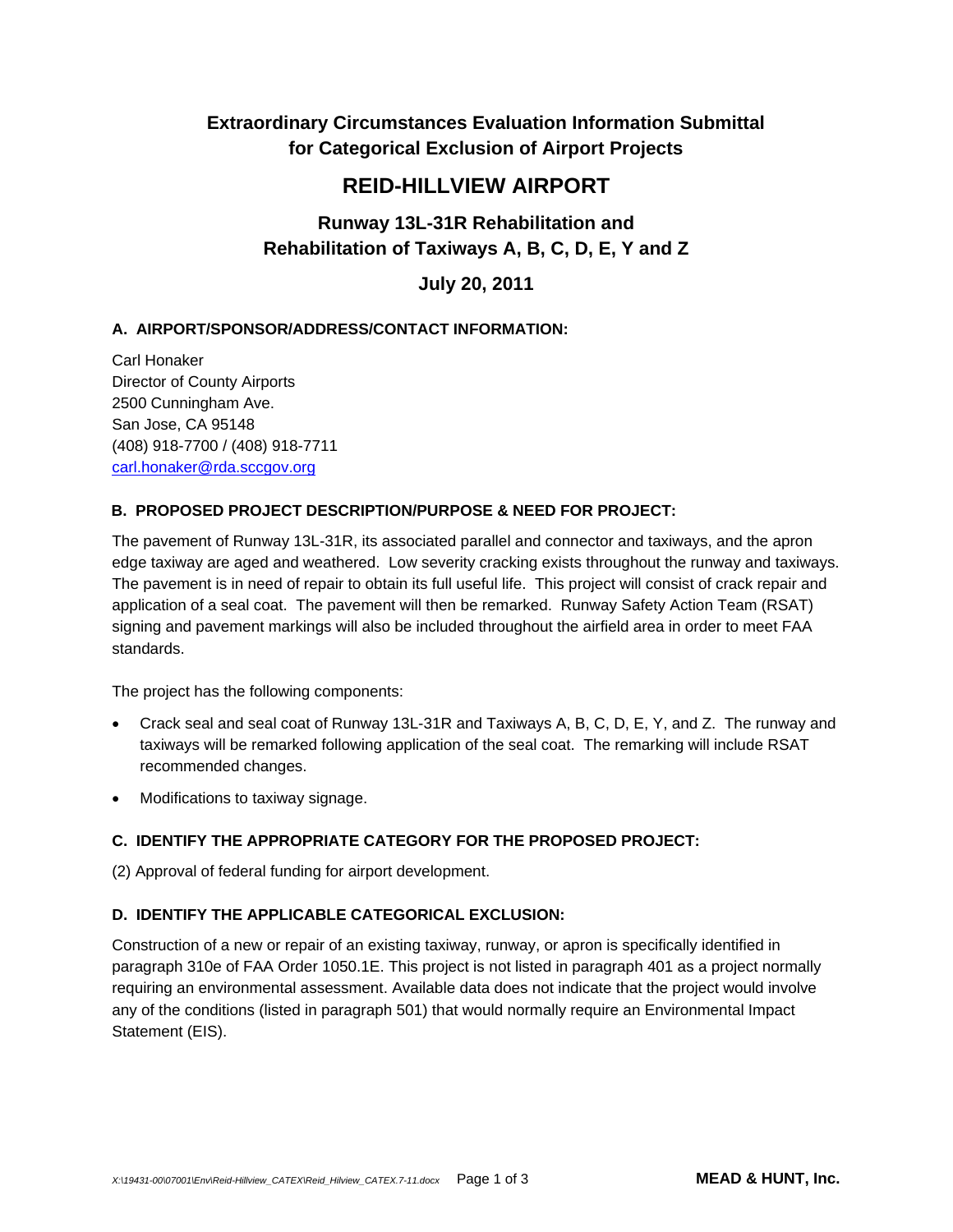# **E. REVIEW OF EXTRAORDINARY CIRCUMSTANCES (FAA ORDER 1050.1E PARAGRAPH 304):**

Include a description of the project site as it relates to each of the following resource categories:

#### **1. Air Quality – Paragraph 304g.**

Reid-Hillview Airport is located in the San Francisco Bay Air Basin and is under the jurisdiction of the Bay Area Air Quality Management District. The Airport and vicinity are listed for state and federal non-attainment for 8-hour Ozone and PM2.5 and is listed as attainment or unclassified for all other criteria pollutants. The maintenance projects will not alter aircraft activity at Reid-Hillview. Air quality impacts will be temporary ones associated with construction.

## **2. Coastal Resources – Paragraph 304c**

Reid-Hillview Airport is not located in a Coastal Management Zone. The nearest coastal area is San Francisco Bay which is roughly 28 nautical miles to the northwest.

## **3. Department of Transportation Section 4(f) – Paragraph 304b.**

The projects addressed by this submittal are on Airport property. These projects would not directly or indirectly use any other public lands.

## **4. Natural Resources And Energy Supply – Paragraph 304c.**

The projects will use asphalt, water-based paint, and aluminum and steel for signs. These materials are not in short supply. There will not be a change in ongoing energy use due to these projects

#### **5. Farmlands – Paragraph 304c.**

There are no farmlands on the Airport. The projects will be limited to Airport property

#### **6. Fish, Wildlife, And Plants – Paragraph 304c.**

A search of the California Department of Fish and Game's Natural Diversity Data Base on May 21, 2010, found two sensitive wildlife species and four plant species of concern in the vicinity of the Airport.

#### **Special Status Wildlife Species**

- California tiger salamander (*Ambystoma californiense)*
- Bay checkerspot butterfly (*Euphydyas editha bayensis*)

#### **Special Status Plant Species**

- Santa Clara Valley dudleya (Dudleya setchellii)
- Contra Costa goldfields (Lashthenia conjugens)
- Metcalf Canyon jewel-flower (Streptanthus albidus ssp. Albidus)
- Robust spineflower (Chorizantha concinna ssp. Automixa)

The project is limited to existing pavement and adjacent graded shoulders.

## **7. Floodplains – Paragraph 304c.**

According to the FEMA Flood Insurance Rate Map 06085C0254H, the project area is located in Zone D, areas in which flood hazards are undetermined, but possible. See attached FIRMette.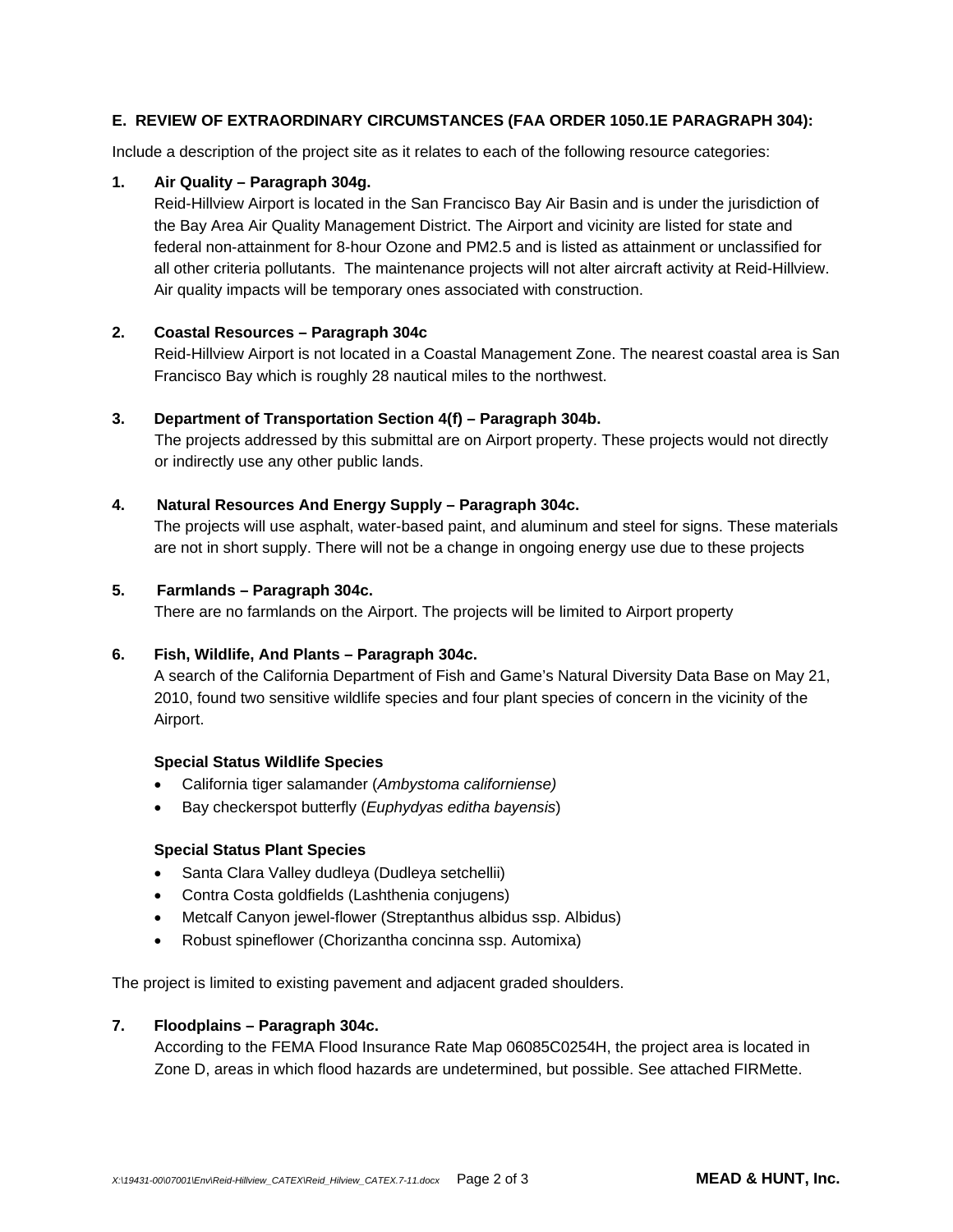- **8. Hazardous Materials, Pollution Prevention, and Solid Waste -- Paragraph 304k.**  A May 21, 2010, search of the State of California Department of Toxic Substances Control's Envirostor online database found no contaminated sites for Reid-Hillview Airport.
- **9. Historic, Architectural, Archeological, and Cultural Resources Paragraph 304a and 304j.**  According to the Draft Reid-Hill Master Plan Update (July 2005), there are no known archaeological sites on the Airport. No structures will be altered by these projects.

# **10. Noise** – **Paragraph 304f.**

The runway pavement rehabilitation is a maintenance project. The signage and marking improvements are to meet FAA compliance. None of the projects will cause an increase in aircraft operations. The only increase in ambient noise levels would occur during construction.

## **11. Secondary (Induced) Impacts – Paragraphs 304d & e**

The project is entirely on-Airport. No businesses or homes will be relocated. The only off-Airport effects would be temporary and associated with construction.

# **12. Water Quality – Paragraph 304h.**

The projects would consist of pavement repairs of existing asphalt and replacement of signage. No unusual circumstances are known to exist that would necessitate unusual water quality mitigation measures. The best available technology will be applied when constructing the access road in order to prevent erosion. A Storm Water Pollution Prevention Plan (SWPPP) will be prepared prior to construction.

# **13. Wetlands - Paragraph 304c.**

According to a search of the U.S. Fish and Wildlife Wetlands Inventory on May 21, 2010, no wetlands exist on or near the project sites. The nearest wetland is over 500 feet to the east across Capitol Expressway.

# **14. Wild and Scenic Rivers – Paragraph 304c. (AZ, CA & NV only)**

The Airport is not located near a Wild and Scenic River. The closest Wild and Scenic River is the Tuolumne River approximately 50 nautical miles away.

# **15. Other Considerations – Paragraphs 304d, 304i, 304j, and 304k.**

Because the projects consist of maintenance activities and elements similar to existing facilities, it is not anticipated to be controversial on environmental grounds.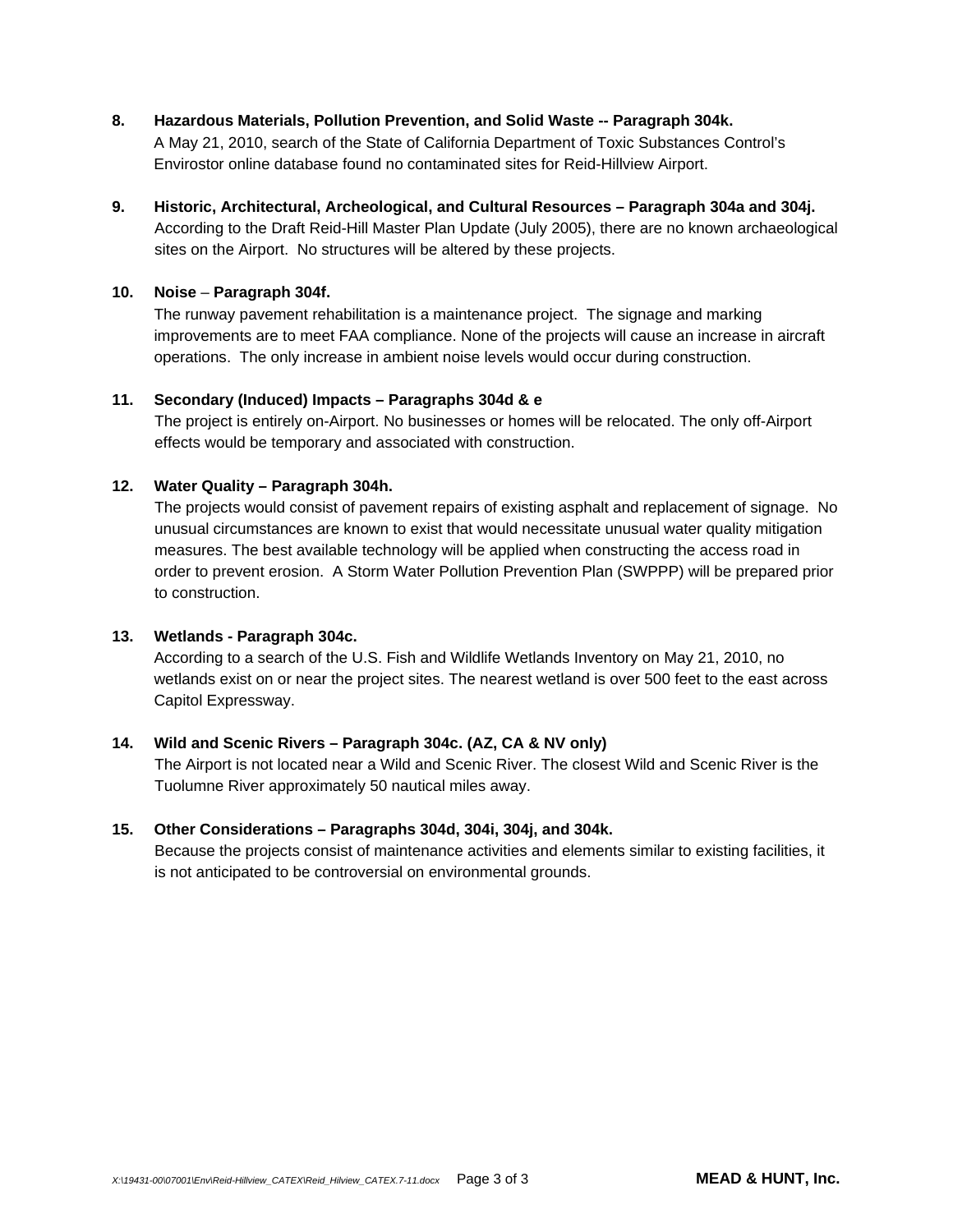